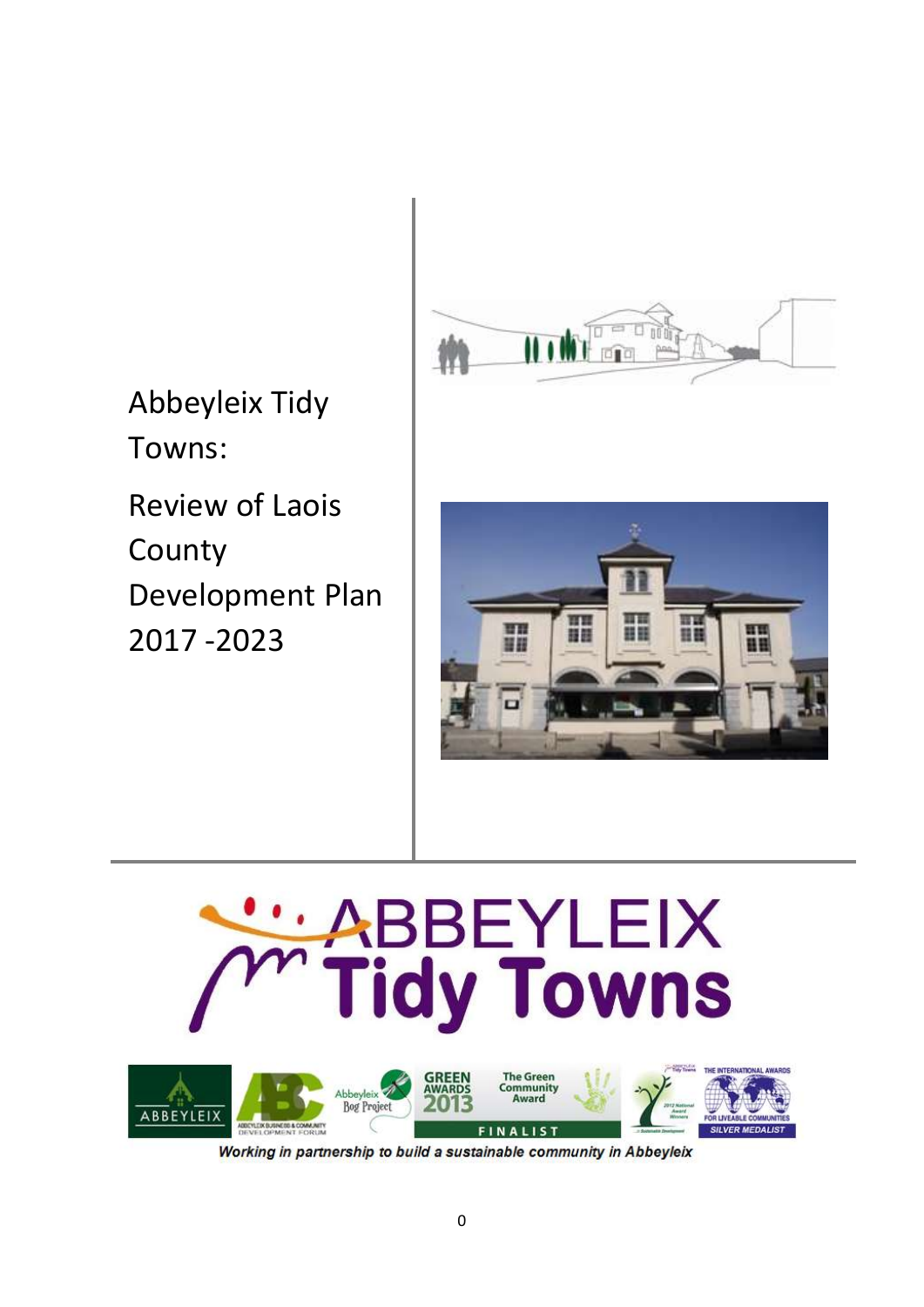Abbeyleix Tidy Towns welcomes this opportunity to input into the consultation on the Laois Community Development Plan. This submission will outline relevant proposals and ideas generated by informal consultation with our members.

We feel there is great scope for the Local Authority to partner with our community to achieve positive socio-economic and climate based outcomes. Indeed, our view is that working in partnership with a "pioneer community" such as Abbeyleix could develop a model of good practice in community led development.

Our recommendations are presented as follows: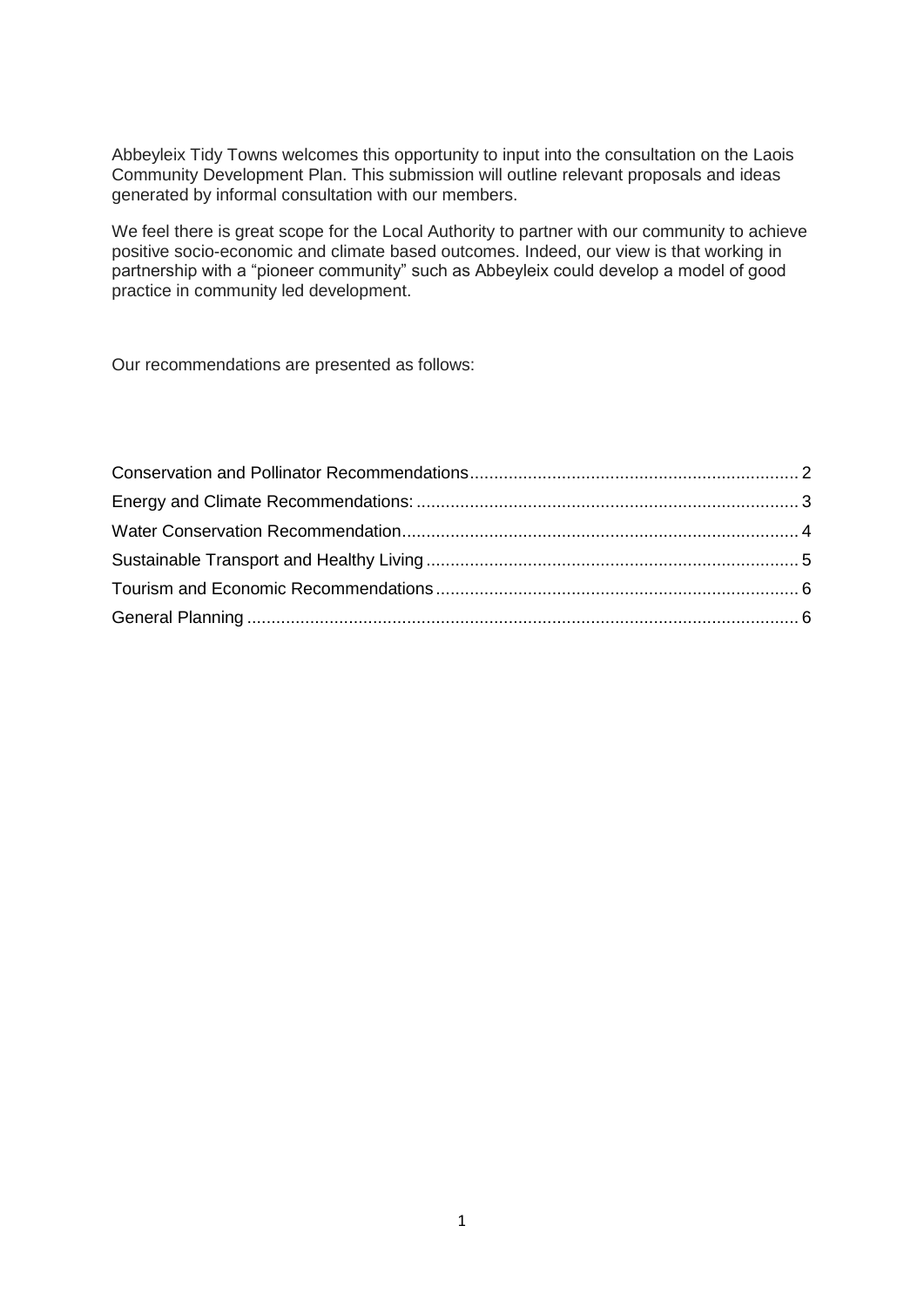#### <span id="page-2-0"></span>Conservation and Pollinator Recommendations

Support Abbeyleix in the delivery of the innovative biodiversity action plan (Supported by Community Foundation of Ireland) which will see a comprehensive programme of green infrastructure based recommendations.

Support Abbeyleix Tidy Towns to access Forestry Service funding to develop a *Neighbourwood* in the County Council owned Balladine Estate site.

Support Abbeyleix Tidy Towns to deliver pollinator initiatives. We would like to look at establishment of biodiverse swards on the wide road to the north and south approaches to Abbeyleix in particular. Other County Council owned land banks could also be considered.

Undertake an audit of publicly owned land banks which would be suitable for pollinator initiatives.

Support Abbeyleix to procure specialist equipment to facilitate chemical free management of weeds, cleaning of buildings etc.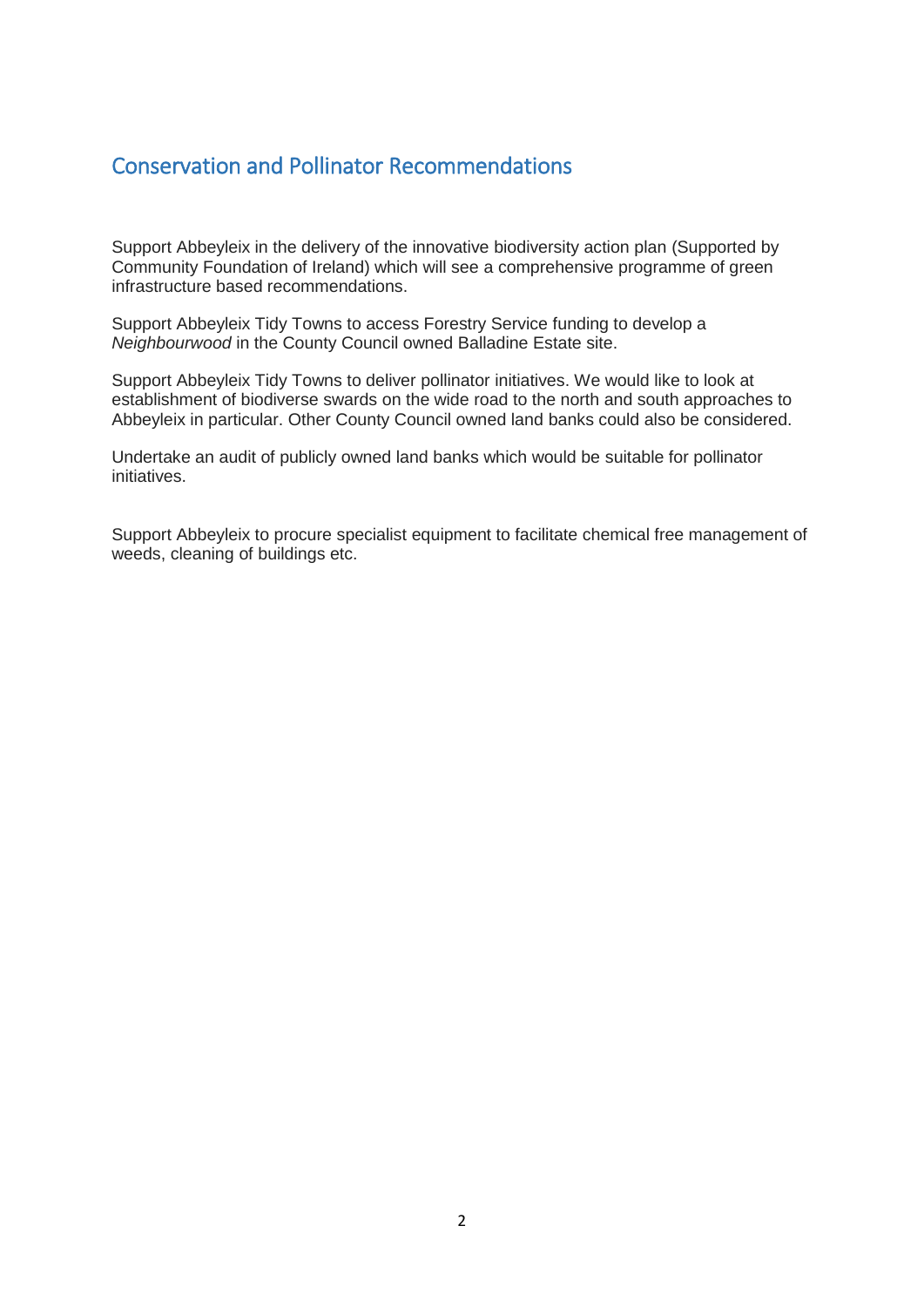### <span id="page-3-0"></span>Energy and Climate Recommendations:

Designate Abbeyleix as the first low carbon small town in Laois (in the same way that Portlaoise is being proposed as the first Low Carbon Town in the country)

Support Abbeyleix to develop as a Sustainable Energy Community. In particular, assist the community to deliver the Register of Opportunities (ROO) set out under the recently completed Energy Master plan (see draft report attached). Other communities and tidy towns groups should also be supported to engage in the SEC programme.

Select Abbeyleix as a pilot community for the implementation of the proposed smart metering programme for Laois. Smart meters will complement the recommendations of our energy masterplan and will enable the move to a low-carbon electricity network, the development of smart grids, and support the electrification of heat and transport, local renewable generation and microgeneration.

Implement the Dutch model whereby public and community buildings (in our case Scoil Mhuire / South School, Garda Station, Fire Station, Fr Breen Park, Library) with large roof spaces are utilised for solar panels connected to EV charging points / battery packs. As noted in the Energy Master Plan, it has become apparent that Scoil Mhuire in Abbeyleix is in need of extensive renovations. This building would be an ideal public building to serve as an exemplar retrofit project.

Support Abbeyleix community to implement a retrofit programme for residential, commercial and community buildings in the town. Abbeyleix has track record in this area having recently participated in a Laois County Council led Better Energy Community (BEC) application for LED lighting upgrade to Abbeyleix Tennis Courts.

Continue to support the schools in Abbeyleix to engage in the green schools programme and ensure provision of resources to support same.

Provide additional electric car charging points to facilitate the move to EVs

Support carbon sequestration initiatives on Abbeyleix Bog

**A draft copy of the Energy Master Plan for Abbeyleix (Prepared by 3CEA) is appended.**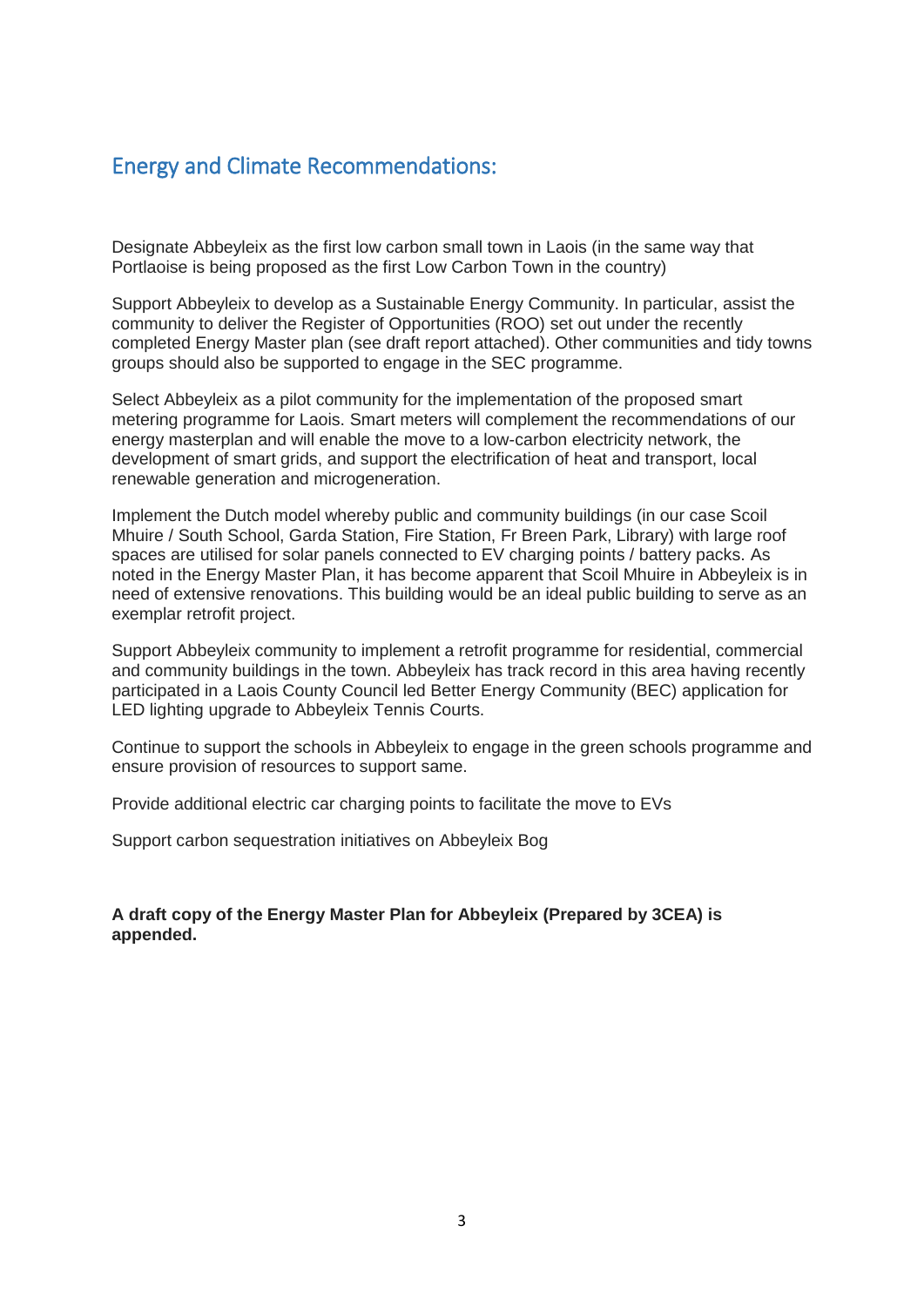## <span id="page-4-0"></span>Water Conservation Recommendation

Support water conservation projects in the town such as the innovative "water ram" project which was rolled out by Michael Moloney (engineer Laois Co Co) in partnership with Abbeyleix Tidy Towns.

Implement water harvesting in the fire station in Abbeyleix as per recent good practice project in Dublin Fire Service. The integrated plan for Kilbarrack Fire Station in Dublin would be an excellent model to follow (this plan delivers on all circular economy objectives)

[http://www.dublincity.ie/sites/default/files/content/WaterWasteEnvironment/DublinFireBrigad](http://www.dublincity.ie/sites/default/files/content/WaterWasteEnvironment/DublinFireBrigade/Documents/Green%20Plan%20Kilbarrack%20Fire%20Station%20FF%20Neil%20McCabe%20Sept%202010.pdf) [e/Documents/Green%20Plan%20Kilbarrack%20Fire%20Station%20FF%20Neil%20McCabe](http://www.dublincity.ie/sites/default/files/content/WaterWasteEnvironment/DublinFireBrigade/Documents/Green%20Plan%20Kilbarrack%20Fire%20Station%20FF%20Neil%20McCabe%20Sept%202010.pdf) [%20Sept%202010.pdf](http://www.dublincity.ie/sites/default/files/content/WaterWasteEnvironment/DublinFireBrigade/Documents/Green%20Plan%20Kilbarrack%20Fire%20Station%20FF%20Neil%20McCabe%20Sept%202010.pdf)

Support the placement of public drinking water fountains in and around the town to promote plastic free environment.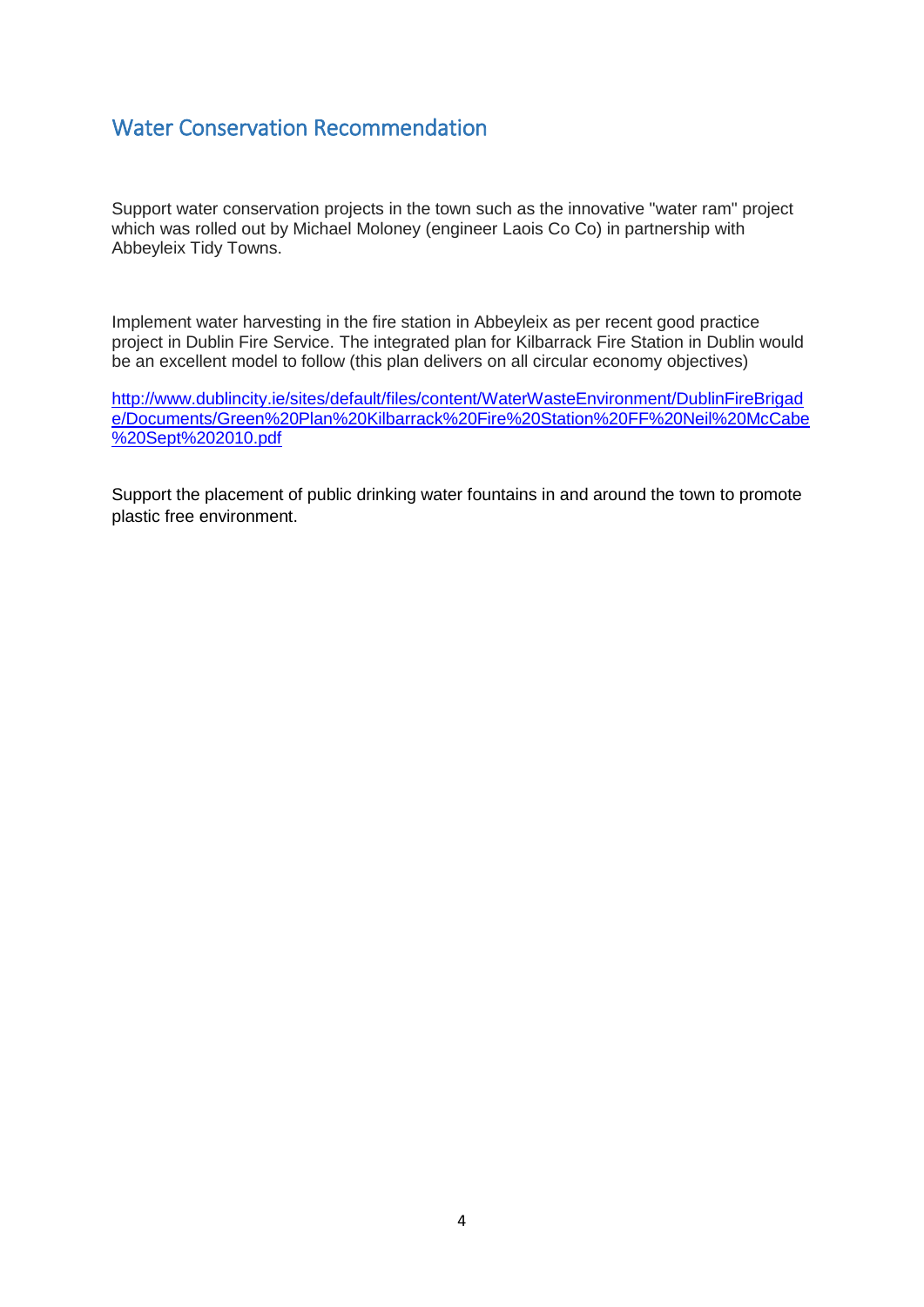# <span id="page-5-0"></span>Sustainable Transport and Healthy Living

In order to facilitate a move from car to bicycles, extend the protected cycle corridor on the N77 (as is currently in place between Durrow and Abbeyleix) northwards to Portlaoise and southwards to Cullohill and beyond.

Support the development of a greenway between Abbeyleix and Portlaoise and also southwards to Attanagh/Durrow

Heavy passing traffic and particularly HGS continues to be a problem in Abbeyleix despite the availability of the motorway. This is damaging to public infrastructure and also discourages pedestrians and cyclists. Furthermore, it encourages use of "rat runs" using local minor roads which in turn discourages cyclists on these country lanes.

Support the development of pedestrian friendly and cycle friendly infrastructure:

- Utilisation of the new variable speed limit opportunities to lower speed limit on minor roads within a radius of the town centre. This would help create a cycle and pedestrian friendly zone around Abbeyleix. This should include safe passage through the town centre which would link the Heritage Centre with Abbeyleix Bog, allowing safe passage to explore all elements of the town environs.
- Supplement by other measure including ramps (where appropriate), signage, and other innovative techniques evolving.
- Placement of additional pedestrian crossings along Main Street in Abbeyleix.
- Introduction of bicycle racks at Abbeyleix Heritage Centre, Market Square, Abbeyleix Bog, Fr Breen Park and any other areas identified, subject to agreement with all stakeholders to facilitate and encourage cycling